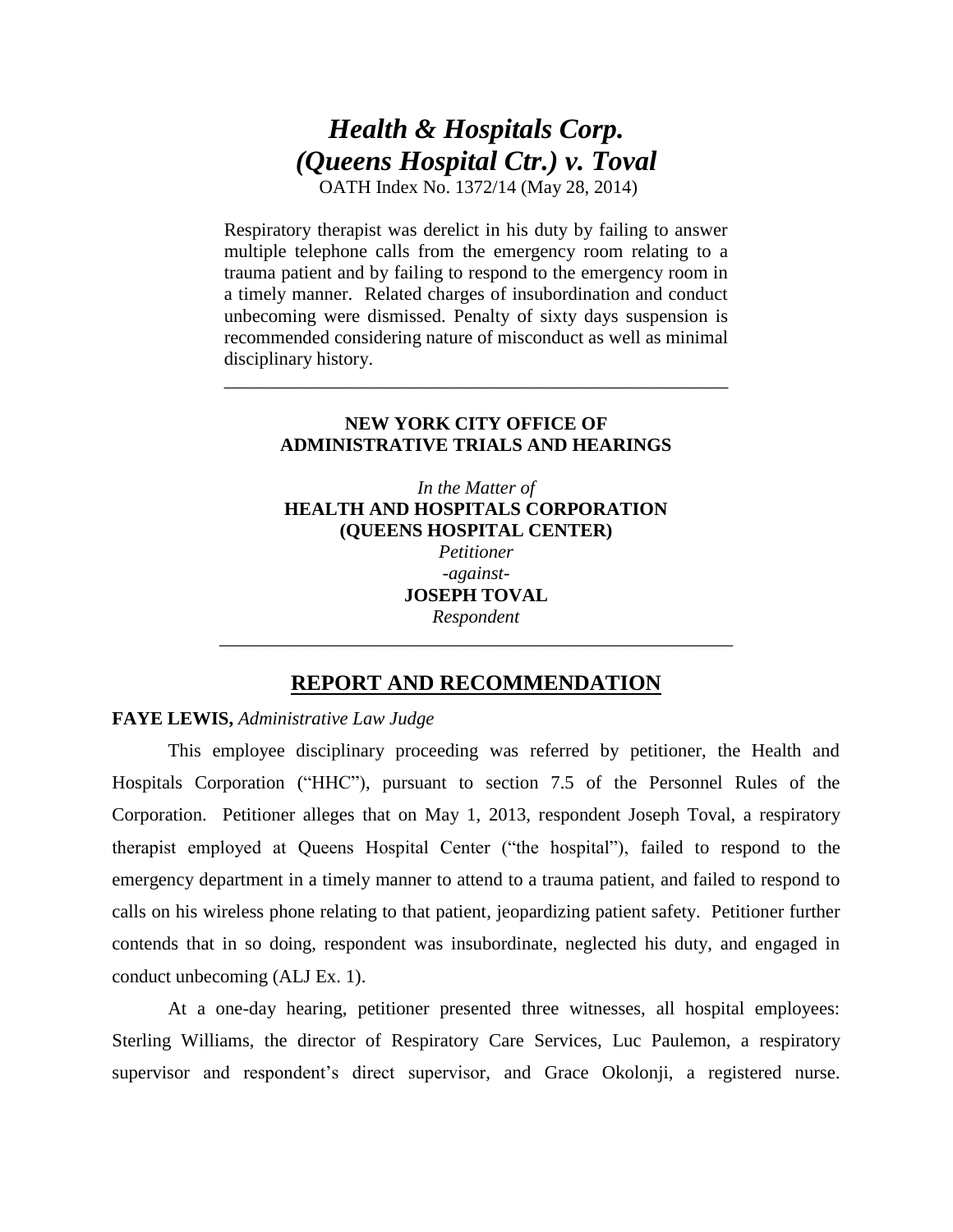Respondent testified on his own behalf. The record was left open for the submission of nursing notes relating to the patient, which were submitted and received into evidence (Pet. Ex. 5).

As set forth, I find that the charge is sustained and recommend that respondent be suspended for 60 days.

#### **ANALYSIS**

Respondent was assigned to work the evening shift on May 1, 2013. He began his shift late, because of pre-approved leave. Respondent testified he began working at 9:00 p.m. (Tr. 113), while Mr. Paulemon, who was also on duty, testified it was closer to 9:30 p.m. (Tr. 70). Respondent was assigned to cover patients on the fourth floor (B4 West and B4 East), and was also assigned to the emergency room ("ER") on the ground floor (Toval: Tr. 113). Shortly after his arrival, respondent went to the ER because there was a trauma patient who needed respiratory treatment (Paulemon: Tr. 59; Toval: Tr. 113). Mr. Paulemon had already placed the patient on a ventilator and went upstairs to make his rounds when respondent arrived (Paulemon: Tr. 60). Respondent remained in the ER for a while but left to make rounds of his fourth floor patients because the medical staff was performing a procedure on the patient that did not involve respondent and that looked like it might take some time (Tr. 114-115). Respondent testified that he left the ER about 9:30, that he had about ten patients, and that his rounds took about half an hour to finish (Tr. 119).

It is not disputed that at some point after respondent left the ER, he received a telephone call from the ER that he was needed to help move the trauma patient to the CT ("computed tomography") scan unit. Respondent, like all respiratory therapists at the hospital, is assigned a dedicated cell phone to the ER, so that the ER can contact him directly without the need for an overhead page (Tr. 68). Respondent testified that he answered this call (Tr. 119), and that he went to the ER as soon as he could after he gave a fourth floor patient a respiratory treatment which a doctor had ordered (Tr. 119, 120). Respondent acknowledged getting about five subsequent calls from the ER which he did not answer. He testified that the calls came in quickly, in less than a two-minute interval (Tr. 146), and that he did not answer the calls because he had already told the ER that he was on his way and he felt the ER has a "very bad habit" of making repeated telephone calls to the therapists to tell them "the same thing" (Tr. 151).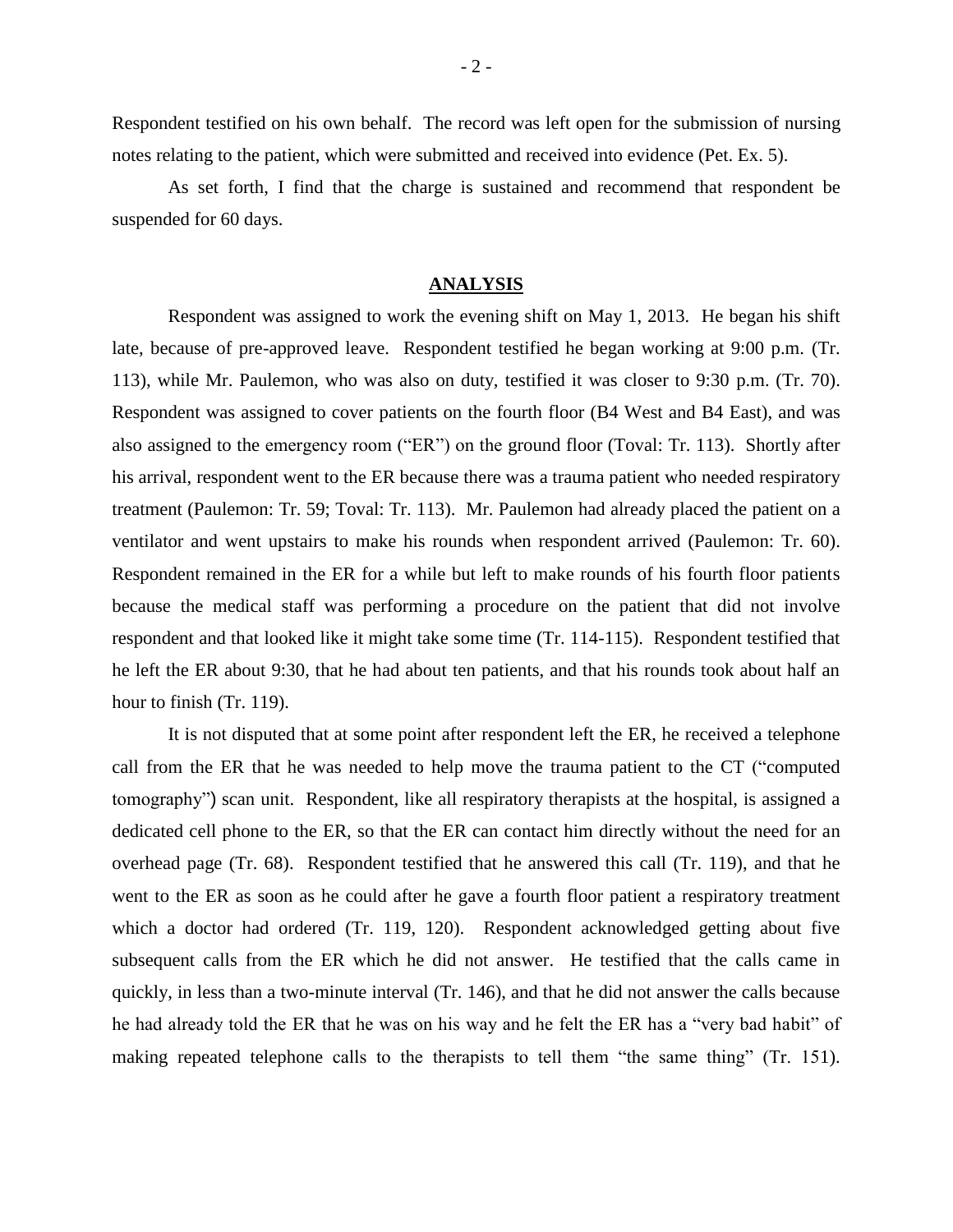Respondent denied hearing any overhead pages, but testified that he would not have heard overhead pages while he was on the elevator from the fourth floor to the ER (Tr. 146). Respondent testified that it took him ten to fifteen minutes to arrive at the ER, from the time that the ER first notified him that he was needed to respond (Tr. 148).

Petitioner's witnesses disputed that it took respondent only ten to fifteen minutes to respond and asserted that they had to wait approximately thirty minutes for him to arrive (Paulemon: Tr. 69, 73-74; Okolonji: Tr. 82, 91). Petitioner contends that this delay was inexcusable and that respondent should have gone directly to the ER, without giving the fourth floor patient a respiratory treatment. Petitioner also asserts that respondent initiated an argument in the ER, which respondent denies.

The charges are discussed below.

#### **Failure to respond to calls on the wireless phone (Dereliction of Duty)**

This specification is sustained. Respondent admitted that he answered the first call from the ER, but did not answer about five subsequent calls. Ms. Okolonji, who was the registered nurse on duty in the intensive care unit on the night of May 1, testified that she called respondent more than four times and that the ER clerks also called and paged him (Tr. 83, 83). Respondent admitted that he finds repeated telephone calls from the emergency room "very annoying" (Tr. 151). This is not a defense. By not answering the calls, respondent thwarted the purpose of the cell phones, which was to facilitate direct communication between the ER and the therapists. Indeed, Mr. Williams credibly testified that it was important for respondent to answer his telephone because the patient was a trauma patient and his condition could have changed or deteriorated (Tr. 31). Mr. Paulemon stressed that the overhead pages should not have been necessary, since the respiratory therapists are expected to answer their telephones and beepers (Tr. 68). Moreover, given the testimony of petitioner's witnesses that they repeatedly tried to contact respondent when he did not arrive at the ER, I did not credit respondent's testimony that the calls came in within two minutes. While they were waiting for respondent to arrive, the ER staff, which needed to transport a trauma patient to CT scan, did not know where respondent was or when he would be arriving. Respondent's failure to answer the telephone calls constituted dereliction of duty.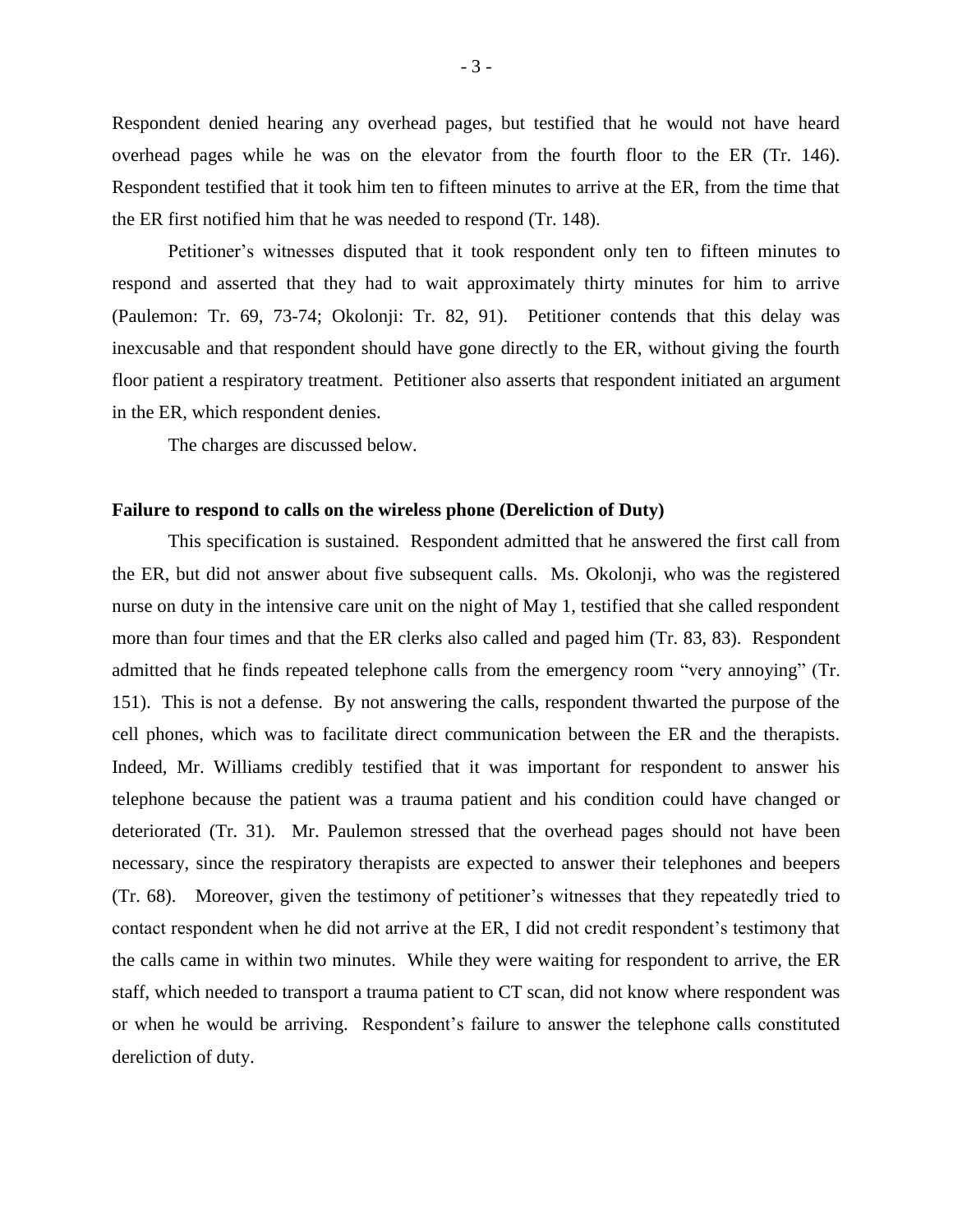## **Failure to Respond to the ER in a Timely Manner (Dereliction of Duty)**

This specification is also sustained. Respondent's failure to respond in a timely fashion to the ER was not justified. Mr. Paulemon testified credibly that he returned to the ER when he heard ER paging respiratory "stat" (Tr. 60). Before he reached the ER, he heard a second overhead page for respiratory (Tr. 61). When he reached the ER, respondent was already there. One of the doctors, Dr. Okechukwu, told Mr. Paulemon that the ER had been calling for respiratory assistance for over half an hour, without anyone responding (Tr. 69-70). Ms. Okolonji, the nurse, similarly testified that it took about half an hour before respondent arrived. She testified that she recalled the time because another ER doctor, Dr. Echezona, had asked her to call respiratory staff to help transport the patient to CT scan, so she was aware of the time (Tr. 84). Further, she recalled that when respondent arrived, she asked respondent where he had been, and that Dr. Echenoza told respondent that they had been waiting for 30 minutes (Tr. 85, 91). Medical record notes (Pet. Ex. 3), which were documented by Dr. Adeleke, the ER attending physician (Tr. 103-04) also indicate that there was a "30 minute delay" before respondent arrived:

> … There was a 30 minute delay in transporting patient to CT scanner because respiratory therapist was not available. Respiratory therapist called multiple times to expedite patient's transport to CT scanner. Respiratory therapist was called overhead and AOD was called to contact respiratory therapist…

## (Pet. Ex. 3).

Respondent asserts that the delay was more in the nature of ten to fifteen minutes (Tr. 148). More specifically, respondent contends that, just before he was finishing his rounds, close to 10 p.m., he received a telephone call from a nurse indicating that another respiratory patient would be transferred to the fourth floor and required a BiPAP machine (bi-level positive airway pressure machine) as well as a bronchodilator treatment (Tr. 118, 161). Respondent testified that he retrieved the BiPAP machine, which is a large machine on wheels, from the ground floor, brought it to the fourth floor patient's room, checked the computer to determine what medication was needed for the treatment, and then obtained the medication from a locked medicine box (Tr. 119, 160). At some point in this process respondent received a call from the ER that he was needed to help move the trauma patient. However, respondent vacillated on precisely when this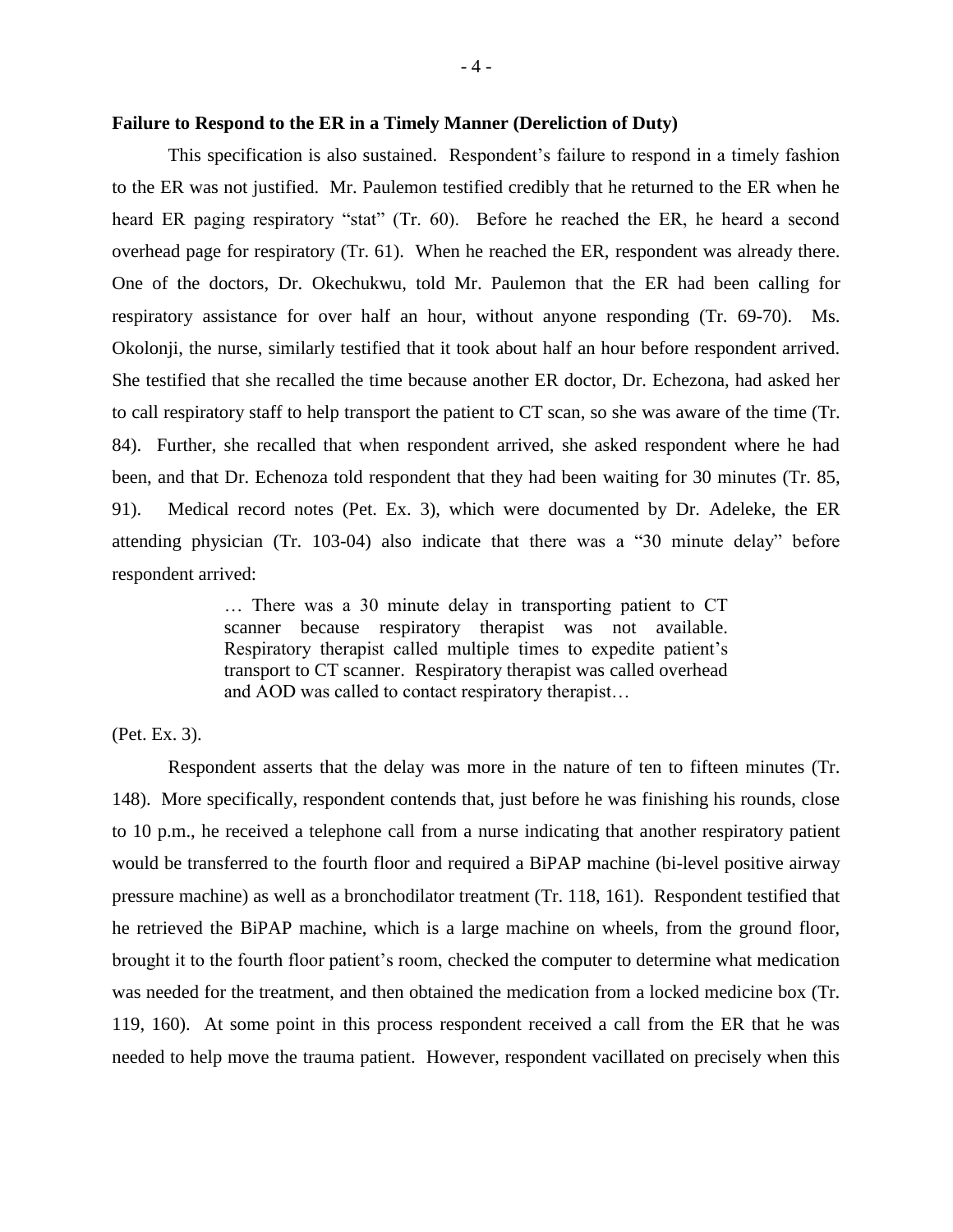occurred. Respondent initially testified that he was in the process of retrieving the medication when the ER called (Tr. 119), but he later testified that he had already started the treatment when the call came in (Tr. 158).

Respondent contended that he administered the treatment to the fourth floor patient because there was a doctor's order for the treatment (Tr. 162-63), although he acknowledged that the request for the treatment was not a "stat" or emergency order (Tr. 140). Respondent denied that he could have asked another respiratory therapist to administer the treatment, while he responded to the ER. He said that this was not the practice (Tr. 141). Respondent testified that it took him about five minutes to give the treatment, after which he took the elevator to the ground floor and the ER, which probably took another five minutes (Tr. 120). Further, respondent testified that when he reached the ER, the doctors were still readying the patient for transport and that he had to place a respiratory tank under the stretcher before the patient could be moved (Tr. 123-24).

I did not find respondent's testimony compelling, both as to the length of time it took him to respond to the ER and the justification for the delay. While he later changed his testimony, respondent initially testified that he had not even started the treatment for the fourth floor patient when the ER called. Further, respondent was interviewed by Mr. Williams on May 16 about the incident, and, according to Mr. Williams's memorandum, said that he was in the process of delivering the BiPAP to the patient when the ER called. While the memorandum is hearsay, Mr. Williams testified and appeared fully credible. There is no reason to believe that he erroneously transcribed what respondent told him. And there is little reason to believe that respondent's near-contemporaneous statement would be less accurate than his trial testimony almost a year later. *See Dep't of Education v. Brust,* OATH Index No. 2280/07 (Sept. 29, 2008), *adopted,*  Chancellor's Decision (Oct. 22, 2008) (finding hearsay statements in investigator's report to be sufficiently probative and reliable to provide a contemporaneous record of his investigation, which captured the recollections of the witnesses closer to the time of the relevant events than the time of trial; ALJ credited report "containing contemporaneous, reliable witness statements, albeit hearsay, over their sworn, contradictory and dubious trial testimony.")

On this record, it is more likely than not that respondent was in the process of delivering the BiPAP machine to the patient when the ER called him and that, notwithstanding the call, he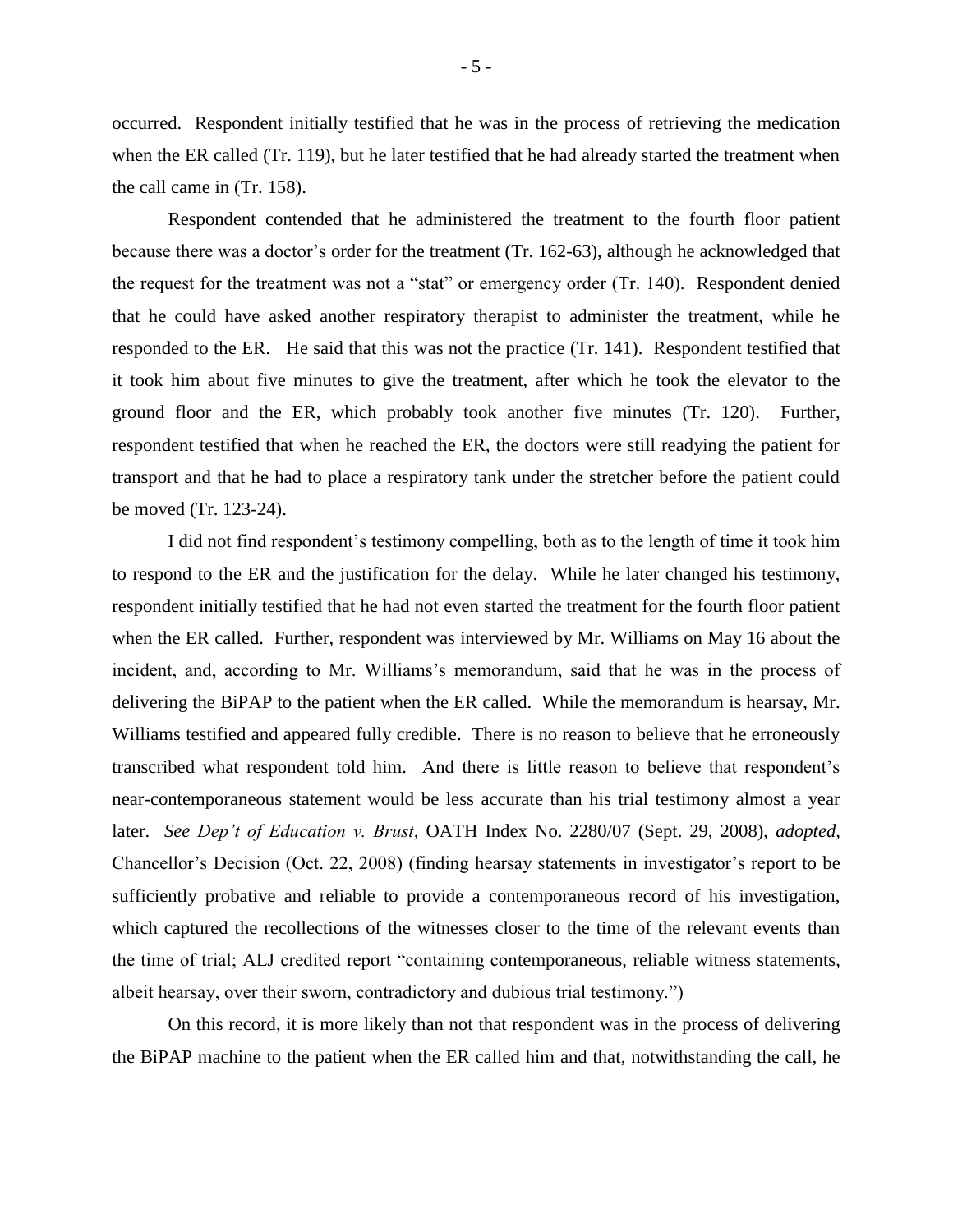positioned the machine at the patient's bedside and began the bronchodilator treatment. Mr. Williams testified that this process would have taken 15 to 17 minutes, from checking the order to administering the medication (Tr. 27). This is more in line with the 30 minute delay reported by Dr. Adeleke, Ms. Okoloni, and Mr. Paulemon than the ten to fifteen minute delay reported by respondent, considering that an additional few minutes was also needed to get from the fourth floor to the ER (Williams; Tr. 23, 28; Toval: Tr. 120).

I credited Mr. Paulemon's and Ms. Okolonji's testimony that respondent's delay was lengthy. Their testimony was consistent and was corroborated by contemporaneous medical record notes. Moreover, Mr. Paulemon wrote a memorandum about the incident on May 14, 2013, shortly after the incident, in which he noted that Dr. Okechukwu had been calling for respiratory assistance for thirty minutes (Pet. Ex. 4). Plainly, Mr. Paulemon was perturbed about the delayed response by one of the therapists under his supervision. Ms. Okolonji also seemed exasperated by the length of the delay. The incident may have been particularly memorable for her, and all the witnesses, by virtue of the fact that the patient later died in the CT unit, after attempts at cardiopulmonary respiration ("CPR") failed (Williams; Tr. 20-23; 41-42; Paulemon: Tr. 76-77; Okolonji: Tr. 94; Toval: Tr. 126-27).<sup>1</sup> What stands out from her testimony, however, is that she had been charged with getting respiratory staff to respond and her repeated efforts to do so had been stymied. The fact that multiple calls were made, as well as overhead pages, lends substantial credence to petitioner's assertion that a lengthy delay occurred.

Counsel for respondent asserted in summation (Tr. 169-171) that a 30-minute response delay was not plausible given the chronology of events, as documented in the medical record progress note. In particular, counsel highlights that on the medical record, the time of death was 11:12 p.m., and that CPR prior to that time took 70 minutes, commencing shortly after 10 p.m. (Pet. Ex. 3). Further, a CT scan preceded CPR, which, according to counsel, would have taken about 20 minutes, beginning about 9:40 p.m. (Pet. Ex. 3). Thus, counsel posits that the trauma patient would have been transported to CT scan by about 9:30 or 9:35 a.m., shortly after respondent left the ER to make his rounds, making a 30-minute delay implausible.

Respondent's argument, however, overlooks that medical staff interrupted the CT scan to perform CPR, because the patient did not have a pulse, and that the nursing progress note (Ex. 5)

 $\overline{a}$ 

<sup>&</sup>lt;sup>1</sup> Petitioner did not allege, or offer any evidence to demonstrate, that respondent's delay in arriving at the ER played any role in the patient's death.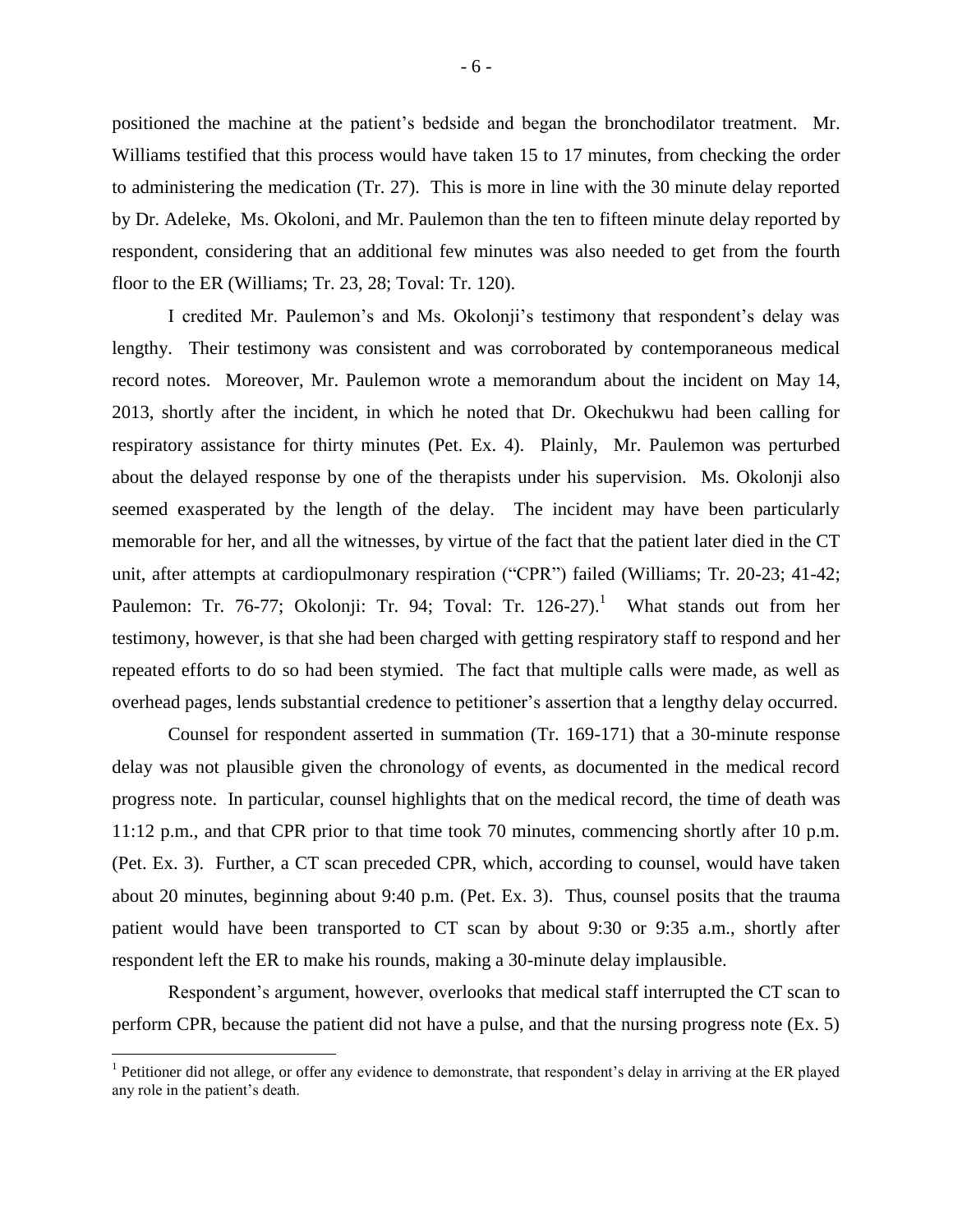indicates that the patient "coded" while in CT scan at 10:05 p.m. and was returned to the ER with CPR in progress (Pet. Ex. 5). It appears, therefore, that the trauma patient reached the CT unit shortly after 10 p.m., not half an hour earlier, as counsel posited.

Moreover, respondent's testimony that it was not common practice to ask another respiratory therapist to cover the fourth floor patient while he responded to the ER was belied by Mr. Williams' credible testimony that respondent could have gotten someone else to deliver the BiPAP machine, if he felt that was important (Tr. 30). The call from the ER was a "stat" or emergency call and respondent should have prioritized it (Williams: Tr. 30). Respondent's testimony that the patient was not ready to be moved when he arrived in the ER is of little significance. First, it is not clear that respondent's testimony was accurate. While Mr. Paulemon testified that it took more than five minutes before the patient was ready to be moved (Tr. 72), Ms. Okolonji testified that the patient was ready to go to CT scan when respondent arrived (Tr. 86). Second, it is clear that it took a long time, twenty to thirty minutes, for respondent to respond to an emergency call for a trauma patient. While it is not clear that the delay actually jeopardized the safety of the patient, as petitioner charged, the delay was unjustified. Accordingly, petitioner has established that respondent failed to respond to the ER in a timely manner, as alleged. This constituted dereliction of duty.

## **Failure to Respond in a Timely Manner (Insubordination)**

This specification is not sustained. Insubordination requires proof that a clear and unambiguous order was communicated to an employee, that the employee heard and understood the order, and that the employee willfully refused to obey the order. *Health & Hospitals Corp. (Jacobi Hospital Ctr.) v. Cooper***,** OATH Index No. 1748/12 at 3 (Sept. 17, 2012); *Health & Hospitals Corp. (Queens Health Network) v. Smith*, OATH Index No. 2019/08 at 3 (Oct. 17, 2008).

In this case, while petitioner established that the ER called and paged respondent numerous times, the pages came from a registered nurse, Ms. Okolonji, and from other ER staff. There was no evidence that Mr. Paulemon or any other supervisor paged respondent to respond to the ER. Accordingly, while respondent was derelict in his duty by not responding in a timely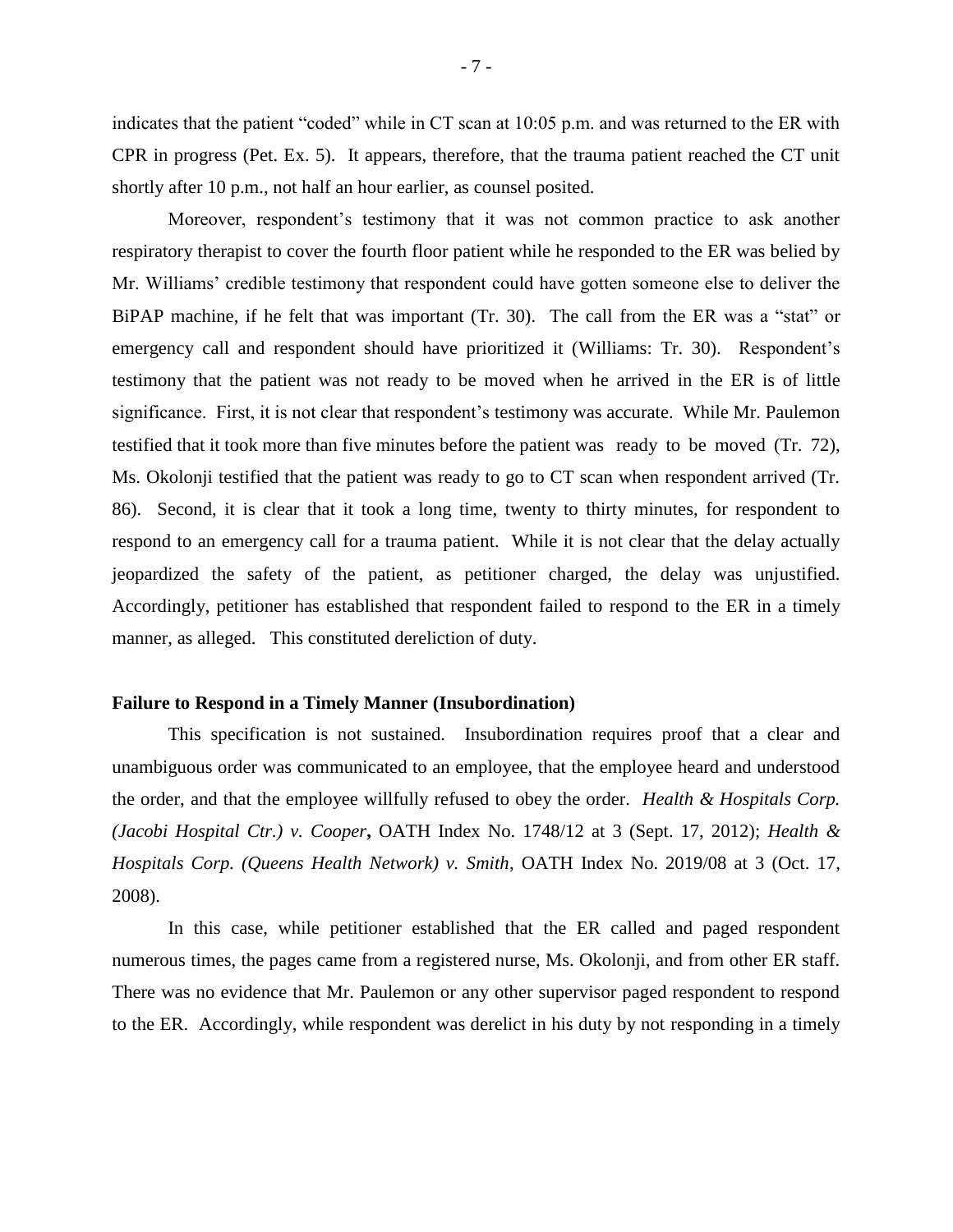fashion to the ER, petitioner has failed to establish that he was given an order by a supervisor which he failed to obey. The insubordination charge is not sustained.

#### **Initiating an Argument with Staff (Conduct Unbecoming)**

This specification is also not sustained. Respondent acknowledged having a "disagreement" with one of the emergency room doctors (Tr. 143). However, petitioner failed to establish that this constituted misconduct.

An employee may disagree with a supervisor or a co-worker without committing misconduct so long as the disagreement remains within the bounds of decorum and discretion. Factors to be considered include whether the disagreement disrupted operations or whether the employee was loud or used profanity. *Health & Hospitals Corp.* (Kings Co. Hospital Ctr.) v. *Anatua-Bichotte* OATH Index No. 1947/11 at 6 (Oct. 13, 2011); *Health & Hospitals Corp. (Lincoln Medical & Mental Health Ctr.) v. Thomas*, OATH Index No. 531/04 at 6 (May 4, 2004). Factors to be considered in determining whether a disagreement rises to the level of misconduct include whether the respondent was disruptive, threatening, or using profanity. *Anatua-Bichotte,* OATH 1947/11 at 6; *Thomas*, OATH 531/04 at 5; *Human Resources Admin. v. Bichai*, OATH Index No. 211/90 at 13-14, 16 (Nov. 21, 1989), *aff'd*, NYC Civ. Serv. Comm'n Item No. CD 90-54 (June 15, 1990) (noting, "A subordinate may disagree with his superior, even vehemently  $\dots$ ").

Petitioner's proof fell short of establishing that respondent's disagreement with one of the doctors constituted misconduct. Respondent testified that when he arrived at the ER, one of the doctors asked why he had left the ER in the first place, and he replied that he left because the doctors were doing a procedure which did not involve him (Tr. 121, 122).

Mr. Paulemon corroborated this testimony. He said that when he arrived at the ER after hearing the overhead pages, he heard respondent arguing with one of the doctors about whether this was really an emergency; however, when he asked respondent to stop arguing, respondent complied (Tr. 62-63). Ms. Okolonji, who was the only other of petitioner's witnesses who was present in the ER, recalled a discussion with respondent over whether he should have remained in the ER, but did not recall respondent discussing that issue with any of the doctors (Tr. 92-93).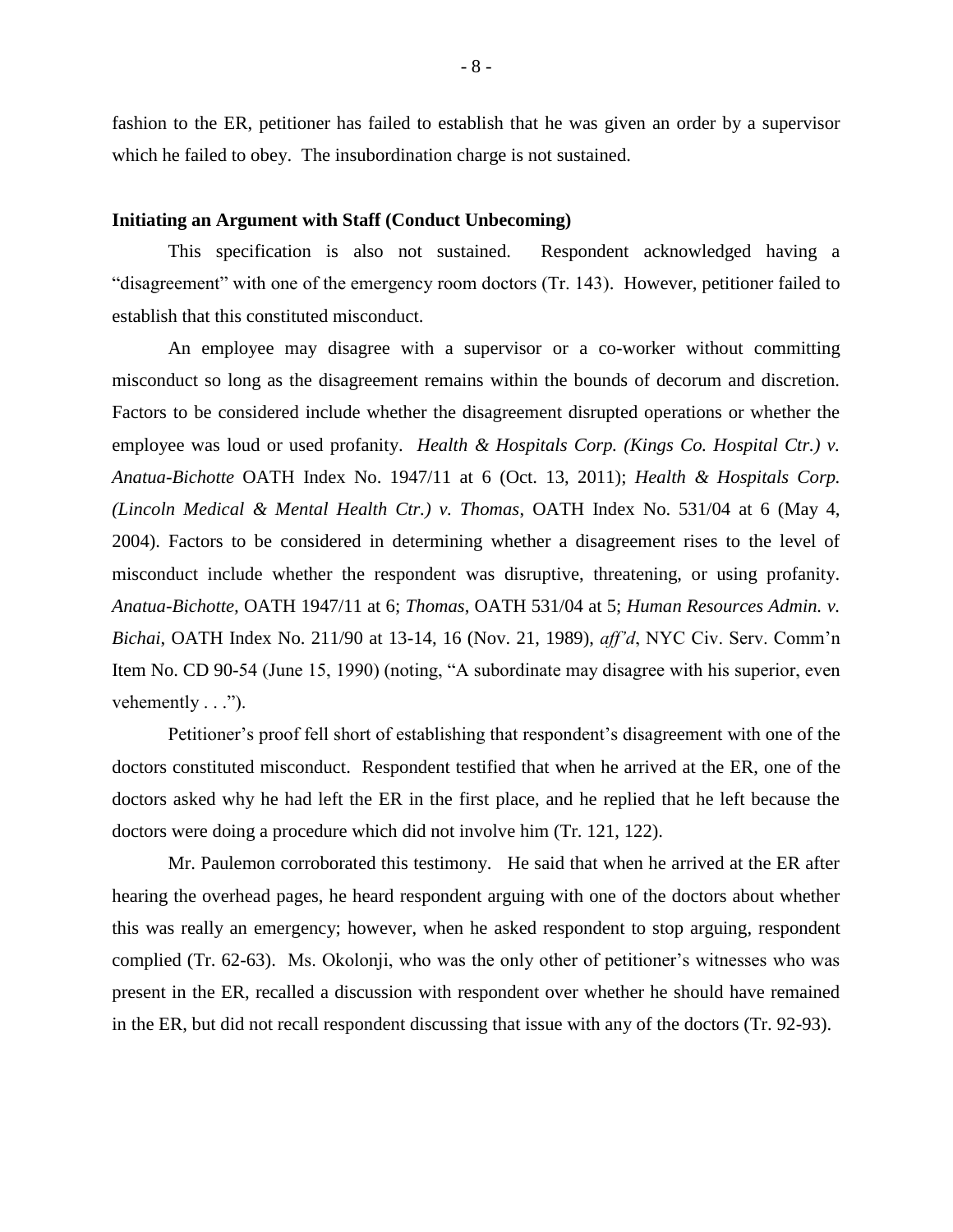I credited Mr. Paulemon's testimony that he directed respondent to stop arguing over respondent's denial that no such directive was given (Tr. 144). Mr. Paulemon was credible and he noted in his May 14, 2013 memorandum (Pet. Ex. 4) that he told respondent to stop arguing. However, Mr. Paulemon did not testify that respondent was overly aggressive or loud. There was no allegation that he used profanity. Moreover, Mr. Paulemon was not present when the argument commenced and thus did not say who initiated the argument. It is plausible that the argument began when Dr. Echezona told respondent that they had been waiting for 30 minutes or Ms. Okolonji asked respondent where he had been.

At the most, therefore, petitioner established that respondent had a brief disagreement with a doctor and stopped when Mr. Paulemon told him to do so. In the absence of any aggravating factors, this does not rise to the level of misconduct. Accordingly, the charge that respondent engaged in conduct unbecoming by initiating an argument in the ER is not sustained and should be dismissed.

## **FINDINGS AND CONCLUSIONS**

- 1. On May 1, 2013, respondent was derelict in his duty by failing to respond to the emergency room in a timely manner to attend to a trauma patient and by failing to respond to calls on his wireless telephone from the emergency department.
- 2. Petitioner failed to establish by a preponderance of the credible evidence that respondent committed insubordination by failing to respond to the emergency room in a timely manner.
- 3. Petitioner failed to establish by a preponderance of the credible evidence that respondent failed to exercise self-control by initiating an argument with staff during a trauma alert in the emergency room.

#### **RECOMMENDATION**

Upon making these finding, I requested and reviewed information relating to respondent's prior disciplinary history. The information submitted indicated that respondent began with HHC on December 11, 1978. Over his 36-year career, he has only had one instance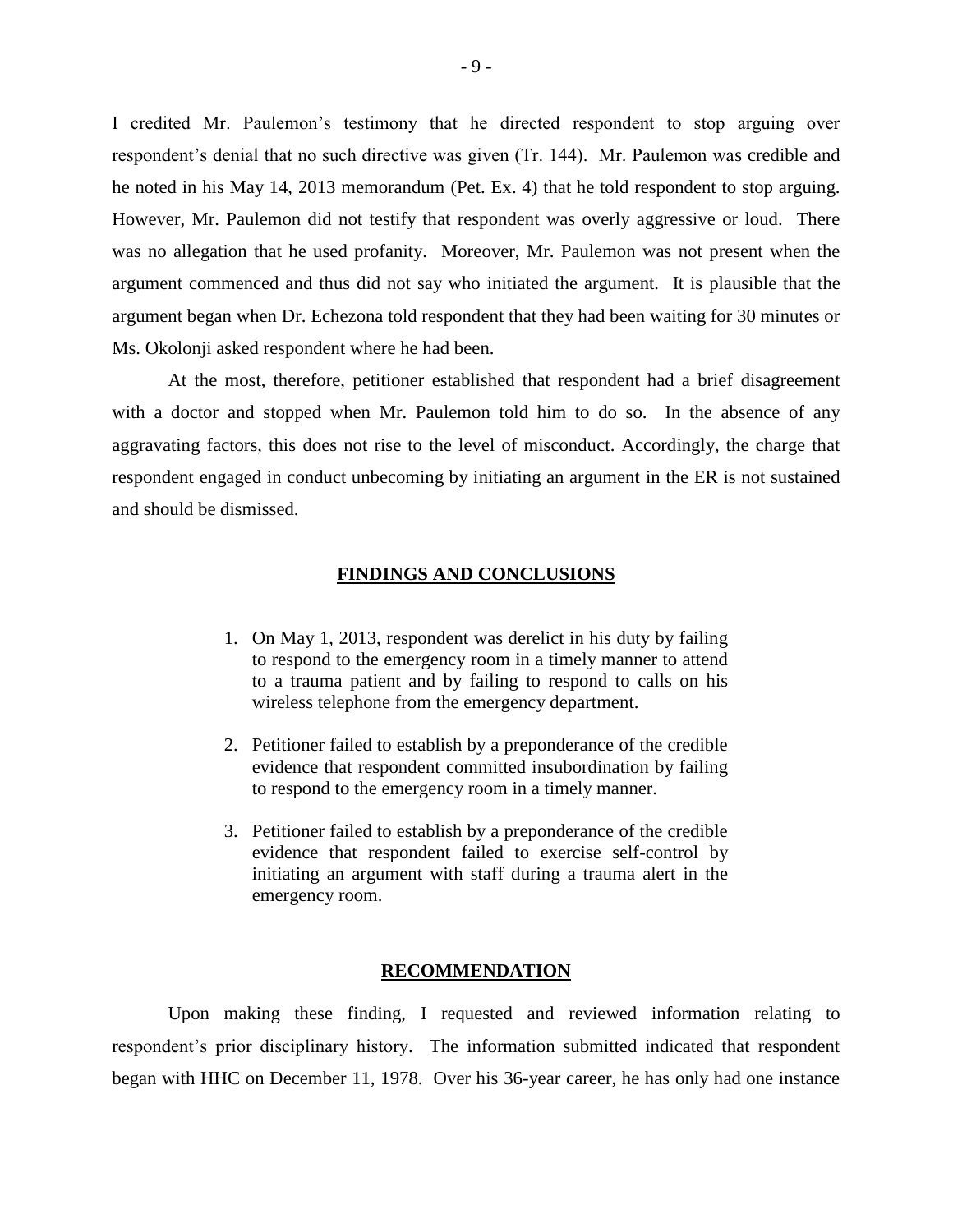of adjudicated prior discipline, when he entered into a stipulation of settlement on October 20, 2003 for a five-day suspension. The 2003 charges were for dereliction of duty for failing to respond to a physician's order to change the ventilation for a patient and by addressing his supervisor in an unprofessional way.

Respondent's last two performance evaluations, covering the period from October 2012 through October 2013, and October 2013 through January 2014, were unsatisfactory. His performance evaluations for the two prior years were satisfactory, and his performance evaluation for September 2009 through September 2010 was "needs improvement."<sup>2</sup>

Petitioner has requested that respondent's employment be terminated. This request is worthy of serious consideration. Respondent was needed to help transport a critically ill patient from the ER to the CT scan unit. He ignored a stat telephone call from the ER to deliver a nonemergency treatment to a patient and thus failed to respond in a timely fashion to the ER. Indeed, it appears that he failed to respond for twenty to thirty minutes. Respondent also failed to answer repeated telephone calls from the ER, which kept calling him. As a result, the ER staff was left in the dark as to when they would be able to transport the patient to the CT unit. Respondent's admission that he found the repeated telephone calls to be annoying was distressing because it suggests that in this instance, he let his personal feelings about the ER get in the way of doing his job.

Respondent's most recent evaluations are also problematic. The 2012-2013 evaluation, which covered the incident in question, stated that respondent was argumentative, used profanity oward co-workers, and was insubordinate. The 2013-2014 evaluation stated that respondent was not willing to assist others in the Department and was not courteous to co-workers. Although respondent provided a written rebuttal to the 2013-2014 evaluation, asserting that he was being "disrespected" and "abused," there is a consistency between the two evaluations which suggests that respondent has difficulty working with co-workers and other medical personnel.

 $\overline{a}$ 

<sup>&</sup>lt;sup>2</sup> The 2009-2010 rating of "needs improvement" should be disregarded as it appears to be based solely upon an alleged incident of misconduct that was not proven. *See Health & Hospitals Corp. (Queens Hospital Ctr.) v. Toval,*  OATH Index No. 500/11 (Dec. 23, 2010), *rejected*, Hospital's Dec. (Apr. 28, 2011), *rev'd*, HHC Personnel Review Bd. Dec. No. 1434 (Dec. 16, 2011) (Personnel Review Board upheld ALJ's dismissal of the charges of insubordination and dereliction of duty).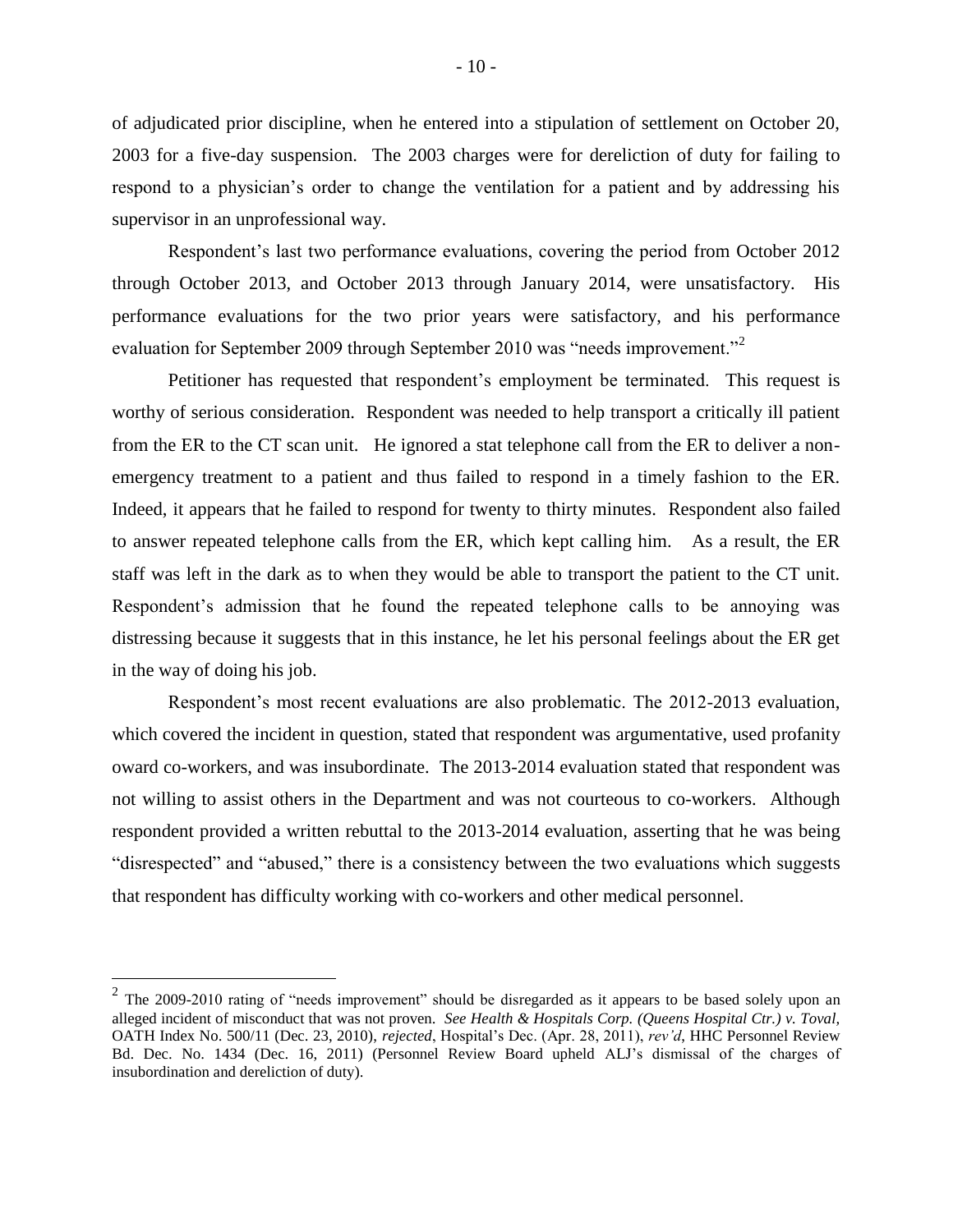On the other hand, in numerous evaluations, including the 2012-2013 evaluation, respondent has been recognized for his knowledge of respiratory care and the quality of his patient care. Respondent's 2010-2011 evaluation said that he was "very reliable in the delivery of care" and praised the "superb quality" of his work. Respondent's 2011-2012 evaluation indicated that he was "extremely knowledgeable" about respiratory techniques and procedures and "very concerned" about proper patient care. The 2012-2013 evaluation indicated that respondent was "well versed in all aspects of respiratory care." Reading these evaluations, there is no doubt that respondent has rendered excellent service over the years.

Moreover, while a substantial penalty is without doubt warranted, respondent's lengthy tenure and limited disciplinary record suggest that he should be given an additional opportunity to conform his behavior to hospital rules and procedures. *See Dep't of Transportation v. Jackson,* OATH Index No. 299/90 at 14 (Feb. 6, 1990) ("It is a well-established principle in employment law that employees should have the benefit of progressive discipline wherever appropriate, to ensure that they have the opportunity to be apprised of the seriousness with which their employer views their misconduct and to give them a chance to correct it").

Accordingly, I am recommending that a 60-day suspension, just short of termination, be imposed upon respondent. This should be sufficient to impress upon respondent that he is under an absolute obligation to answer telephone calls from the ER and to respond to stat calls immediately. Respondent should understand that future conduct of a similar nature is likely to lead to termination of his employment.

> Faye Lewis Administrative Law Judge

May 28, 2014

SUBMITTED TO:

**JULIUS WOOL, MPA**  *Executive Director Queens Hospital Center*